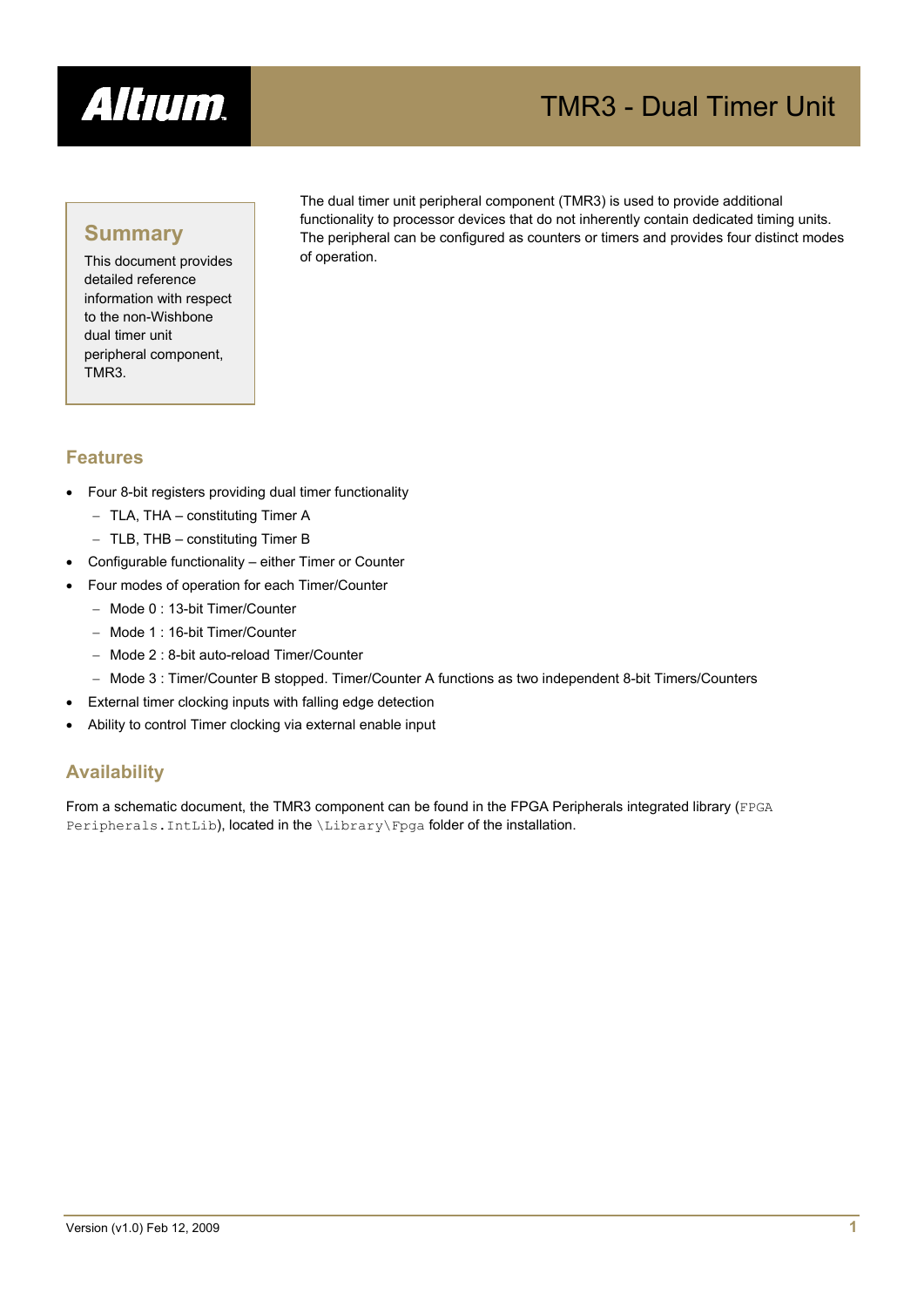# **Functional Description**

**Symbol** 



*Figure 1. TMR3 symbol.* 

# **Pin Description**

*Table 1. TMR3 pin description* 

| <b>Name</b>  | <b>Type</b> | <b>Polarity/Bus</b><br>size | <b>Description</b>                                                                                                                                                                                                                                                                                                                         |  |  |
|--------------|-------------|-----------------------------|--------------------------------------------------------------------------------------------------------------------------------------------------------------------------------------------------------------------------------------------------------------------------------------------------------------------------------------------|--|--|
|              |             |                             | <b>Control Signals</b>                                                                                                                                                                                                                                                                                                                     |  |  |
| <b>CLK</b>   | T           | <b>Rise</b>                 | External system clock                                                                                                                                                                                                                                                                                                                      |  |  |
| <b>RST</b>   |             | High                        | External system reset                                                                                                                                                                                                                                                                                                                      |  |  |
|              |             |                             | <b>Processor Interface Signals</b>                                                                                                                                                                                                                                                                                                         |  |  |
| <b>DATAI</b> | T           | 8                           | Data received from host processor                                                                                                                                                                                                                                                                                                          |  |  |
| <b>DATAO</b> | $\Omega$    | 8                           | Data to be sent to host processor                                                                                                                                                                                                                                                                                                          |  |  |
| <b>ADDR</b>  | T           | 3                           | Address bus, used to select an internal register of the device for writing to/reading from.                                                                                                                                                                                                                                                |  |  |
| <b>WR</b>    |             | High                        | Write enable signal. When active, data can be written to an internal register of the<br>device.                                                                                                                                                                                                                                            |  |  |
| <b>RD</b>    |             | High                        | Read enable signal. When active, data can be read from an internal register of the<br>device.                                                                                                                                                                                                                                              |  |  |
| <b>INT</b>   | $\Omega$    | High                        | Interrupt signal. If either Timer A or Timer B have reached overflow state (i.e. either of<br>the corresponding overflow bits in the Timer Control register are set), this signal is<br>activated. This alerts the host to the fact that the timer/counter has reached its upper<br>limit and has rolled over to start counting from zero. |  |  |
|              |             |                             | <b>Timer Input Signals</b>                                                                                                                                                                                                                                                                                                                 |  |  |
| <b>TA</b>    | L           | Fall                        | Timer A external clock input                                                                                                                                                                                                                                                                                                               |  |  |
| <b>GATEA</b> |             | High                        | External Timer A enable input. If bit 3 of the Timer Mode register is set (1), Timer A is<br>enabled solely by this external input.                                                                                                                                                                                                        |  |  |
| TB           | T           | Fall                        | Timer B external clock input                                                                                                                                                                                                                                                                                                               |  |  |
| <b>GATEB</b> |             | High                        | External Timer B enable input. If bit 7 of the Timer Mode register is set (1), Timer B is<br>enabled solely by this external input.                                                                                                                                                                                                        |  |  |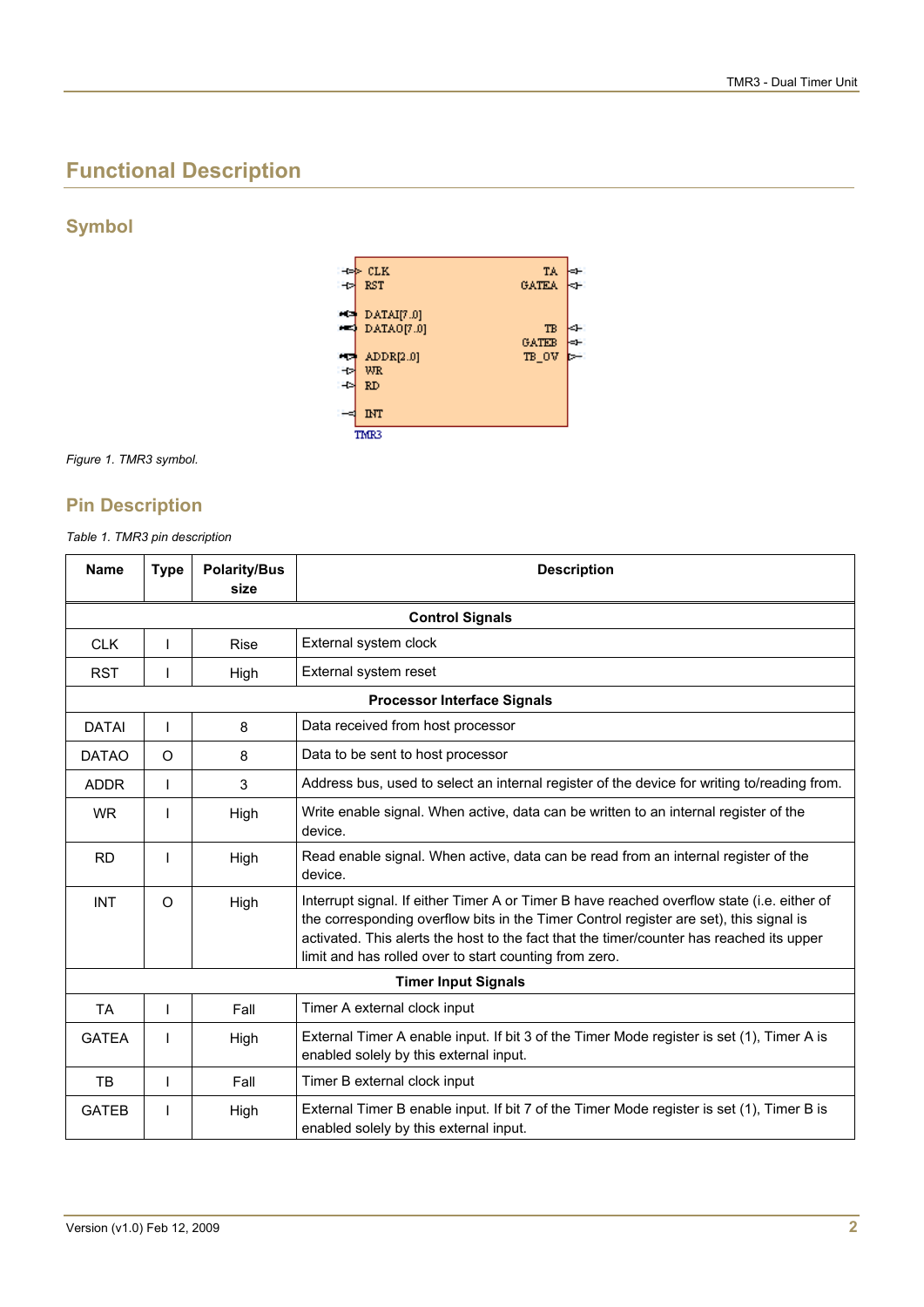| <b>Name</b> | Type | <b>Polarity/Bus</b><br>size | <b>Description</b>                                                                                                                                                                            |
|-------------|------|-----------------------------|-----------------------------------------------------------------------------------------------------------------------------------------------------------------------------------------------|
|             |      |                             | <b>Timer Output Signals</b>                                                                                                                                                                   |
| TB OV       | O    | High                        | Timer B overflow output. This signal is taken high for a single period of the external<br>system clock signal (CLK) when:                                                                     |
|             |      |                             | TLB register (low byte of Timer B) reaches overflow state and current mode is mode 2.<br>THB register (high byte of Timer B) reaches overflow state and current mode is mode<br>$0,1$ or $3.$ |

# **Hardware Description**

# **Block Diagram**



*Figure 2. TMR3 block diagram* 

The TMR3 has two 16-bit registers: Timer A and Timer B. Both registers are further sub-divided into two 8-bit registers – TLA and TLB (low 8 bits); THA and THB (high 8 bits).

Both registers can be configured for counter or timer operations.

In timer mode, the register is incremented after every 12 cycles of the external system clock (CLK) signal. The required clock signal for each timer is obtained from the Internal Clock Generation Unit. This unit essentially provides a divide by 12 counter, whose input is the CLK signal and whose outputs are the internal clock signals TA\_CLK and TB\_CLK.

In counter mode, the register is incremented when a falling edge is observed at the corresponding external input pin (TA or TB). The maximum input count rate is 1/24 of the external clock frequency. There are no restrictions on the duty cycle, however to ensure proper recognition of 0 or 1 state, an input should be stable for at least one period of the external clock signal.

# **Special Function Registers**

Four operating modes can be selected for Timer A and Timer B. Two Special Function Registers (TMOD and TCON) are used to select the appropriate mode.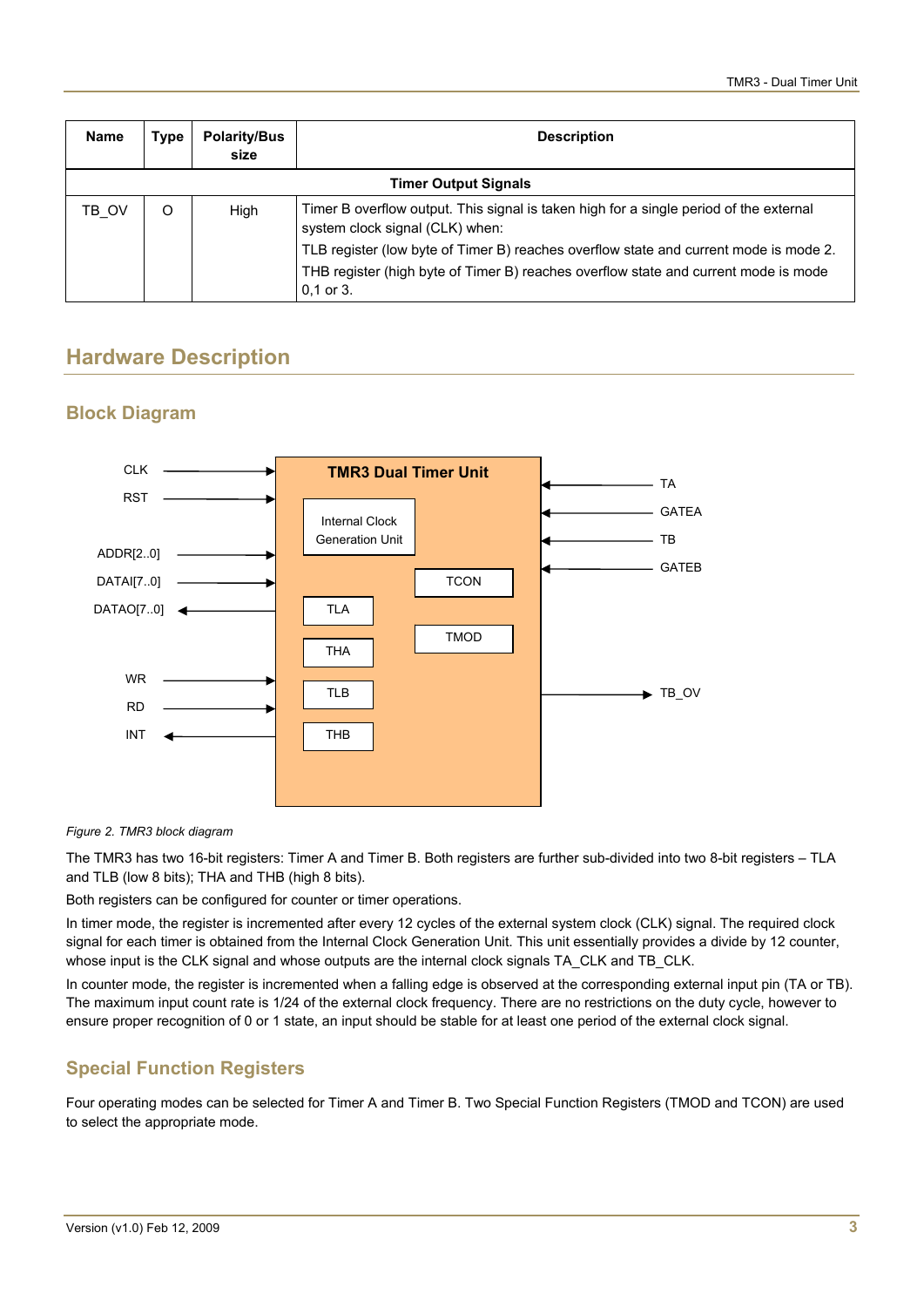#### **Timer Mode Register (TMOD)**

|  |  |  |  | Table 2. The TMOD register |
|--|--|--|--|----------------------------|
|--|--|--|--|----------------------------|

| <b>MSB</b>  |     |                |                |             |                |                | LSB            |
|-------------|-----|----------------|----------------|-------------|----------------|----------------|----------------|
| <b>GATE</b> | C/T | M1             | M <sub>0</sub> | <b>GATE</b> | C/T            | M <sub>1</sub> | M <sub>0</sub> |
|             |     | <b>Timer B</b> |                |             | <b>Timer A</b> |                |                |

#### *Table 3. The TMOD register bits description*

| <b>Bit</b>       | Symbol      | <b>Function</b>                                                                                                                                                                                                                                         |
|------------------|-------------|---------------------------------------------------------------------------------------------------------------------------------------------------------------------------------------------------------------------------------------------------------|
| TMOD.3<br>TMOD.7 | <b>GATE</b> | If set, enables external gate control (pin GATEA or GATEB for<br>Timer/Counter A or B, respectively). When GATEA or GATEB is Low, and<br>TRx bit is set (see TCON register), a timer/counter is incremented every<br>falling edge on TA or TB input pin |
| TMOD.2<br>TMOD.6 | C/T         | Selects Timer or Counter operation. When set to 1, a Counter operation<br>is performed, when cleared to 0, the corresponding register will function<br>as a Timer.                                                                                      |
| TMOD.1<br>TMOD.5 | M1          | Selects mode for Timer/Counter A or Timer/Counter B, as shown in<br>Table 4.                                                                                                                                                                            |
| TMOD.0<br>TMOD.4 | M0          | Selects mode for Timer/Counter A or Timer/Counter B, as shown in<br>Table 4.                                                                                                                                                                            |

#### *Table 4. Timers/Counters Mode description*

| M1 | M0.      | Mode   | <b>Function</b>                                                                                                                                                                                                                                                     |
|----|----------|--------|---------------------------------------------------------------------------------------------------------------------------------------------------------------------------------------------------------------------------------------------------------------------|
| 0  | $\Omega$ | Mode 0 | 13-bit Timer/Counter, with 5 lower bits in TLA or TLB register and<br>8 bits in THA or THB register (for Timer A and Timer B,<br>respectively). The 3 high order bits of TLA and TLB are held at<br>zero.                                                           |
| 0  | 1        | Mode 1 | 16-bit Timer/Counter.                                                                                                                                                                                                                                               |
| 1  | $\Omega$ | Mode2  | 8 -bit auto-reload Timer/Counter. The reload value is kept in THA<br>or THB, while TLA or TLB is incremented after every period of<br>the external clock signal (CLK). When TLA/TLB overflows, a<br>value from THA/THB is copied to TLA/TLB.                        |
| 1  | 1        | Mode3  | If Timer B M1 and M0 bits are set to 1, Timer B stops. If Timer A<br>M1 and M0 bits are set to 1, Timer A functions as follows:<br>TLA operates as an 8-bit timer/counter<br>THA operates as an 8-bit timer<br>Both registers function independently of each other. |

#### **Note:** When Timer A is configured in mode 3:

TLA is affected by the TRA and GATE control bits (TCON register), and sets TFA flag (TCON register) on overflow. THA is affected by TRB bit, and sets TFB flag on overflow. (Both of these bits are in the TCON register).

#### **Timer Control Register (TCON)**

#### *Table 5. The TCON register*

| MSB |     |     |     |         |    | $\cap$<br>∟ບບ |
|-----|-----|-----|-----|---------|----|---------------|
| ГFВ | TRB | TFA | TRA | $\cdot$ | ,, | ,,            |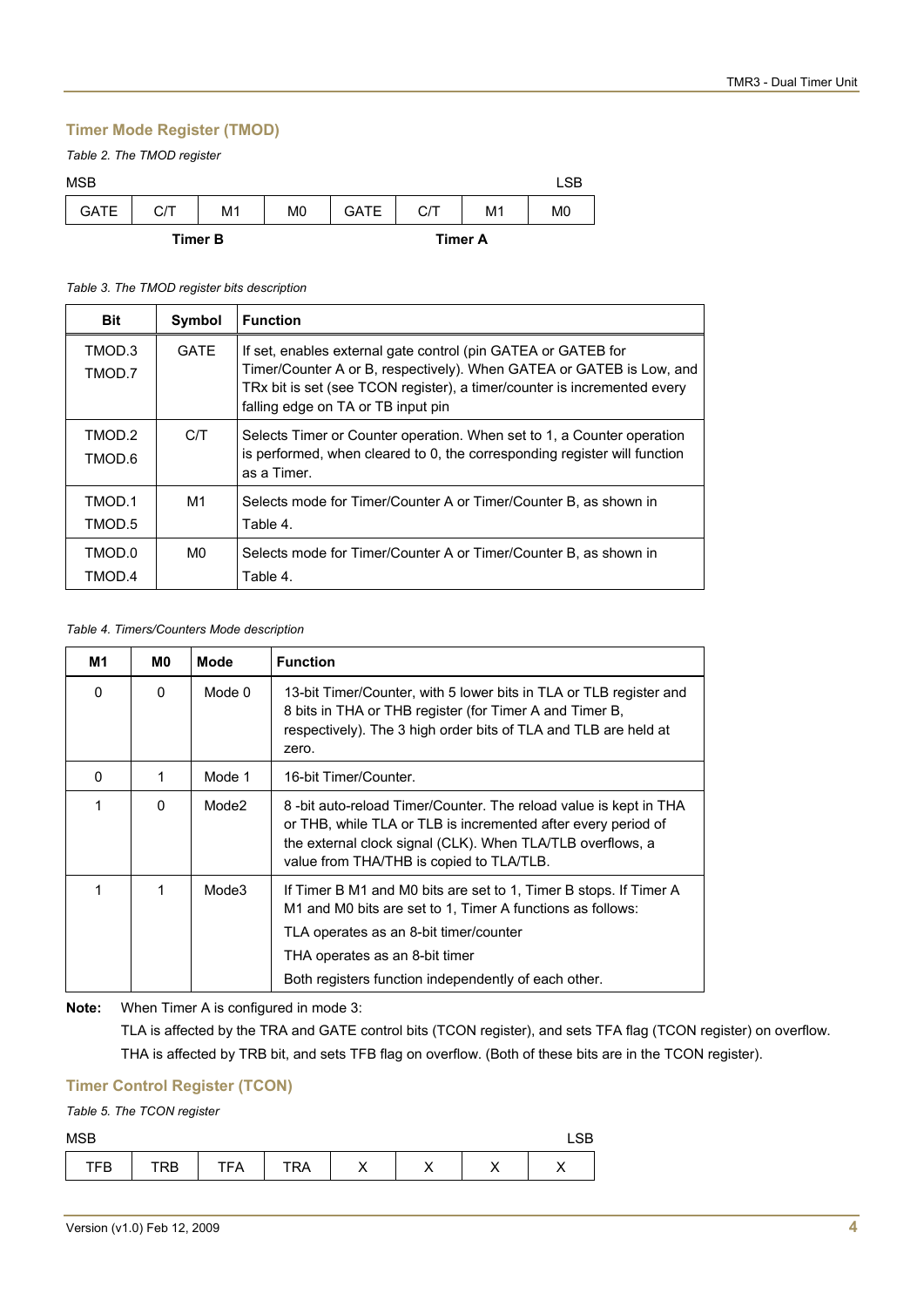| Table 6. The TCON register bit functions |  |
|------------------------------------------|--|
|                                          |  |

| <b>Bit</b> | Symbol     | <b>Function</b>                                                                                                     |
|------------|------------|---------------------------------------------------------------------------------------------------------------------|
| TCON.7     | TFB.       | Timer B overflow flag set by hardware when Timer B overflows. This<br>flag should be cleared by the host processor. |
| TCON.6     | TRB.       | Timer B Run control bit. If cleared, Timer B stops.                                                                 |
| TCON.5     | <b>TFA</b> | Timer A overflow flag set by hardware when Timer A overflows. This<br>flag should be cleared by the host processor. |
| TCON.4     | <b>TRA</b> | Timer A Run control bit. If cleared, Timer A stops.                                                                 |
| TCON.3     | X          | Not used.                                                                                                           |
| TCON.2     | X          | Not used.                                                                                                           |
| TCON.1     | X          | Not used.                                                                                                           |
| TCON.0     | x          | Not used.                                                                                                           |

## **Register Reset Values**

[Table 7](#page-4-0) shows the values contained in each of the TMR3's internal registers after an external system reset has been received on the RST input.

<span id="page-4-0"></span>*Table 7. Register reset values* 

| Register    | Value after reset |  |
|-------------|-------------------|--|
| <b>TLA</b>  | 00h               |  |
| <b>THA</b>  | 00h               |  |
| <b>TLB</b>  | 00h               |  |
| <b>THB</b>  | 00h               |  |
| <b>TMOD</b> | 00h               |  |
| <b>TCON</b> | 00h               |  |

# **Timer Clocking and Interrupt Output Generation**

[Figure 3](#page-5-0) presents a more detailed block diagram of the TMR3, showing the clocking of the two timers and the ultimate generation of the interrupt signal to the host processor – INT.

As can be seen in the diagram, both timers can be clocked by either an internal derivative of the external system clock, or by the falling edge of the relevant external input signal. The particular clocking signal used depends on whether the timer is configured in Timer or Counter mode respectively.

The clocking signal to Timer A is enabled when bit 4 of the TCON register (TRA) is '1' and either bit 3 of the TMOD register (GATE) is '0' or the external enable signal GATEA is '1'. If TMOD.3 is set (1), Timer A will be solely enabled by the GATEA signal.

Similarly, the clocking signal to Timer B is enabled when bit 6 of the TCON register (TRB) is '1' and either bit 7 of the TMOD register (GATE) is '0' or the external enable signal GATEB is '1'. To control Timer B using solely the GATEB signal, TMOD.7 must be set (1).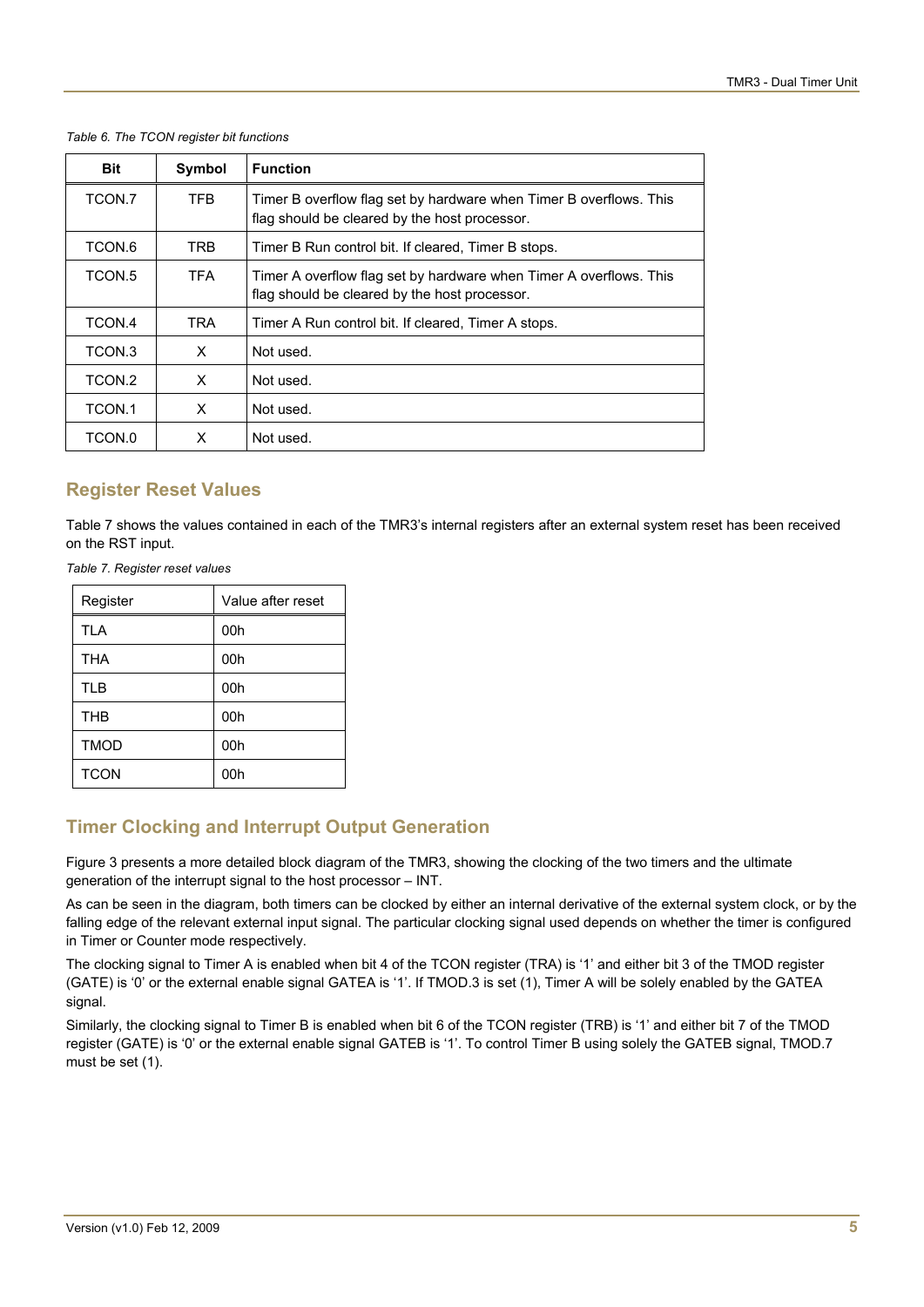

<span id="page-5-0"></span>*Figure 3. Timer clocking and interrupt output generation* 

# **Reading/Writing the Internal Registers**

The host processor can read/write any of the TMR3's internal registers. Selection of a particular register is achieved by supplying the unique, 3-bit binary ID address code of the register. This code is sent to the TMR3 and appears at the ADDR input. [Table 8](#page-5-1) shows the unique address IDs associated with each of the registers.

| Register    | Unique Register Address ID |
|-------------|----------------------------|
| <b>TLA</b>  | 010                        |
| THA         | 100                        |
| <b>TLB</b>  | 011                        |
| <b>THB</b>  | 101                        |
| <b>TMOD</b> | 001                        |
| <b>TCON</b> | 000                        |

<span id="page-5-1"></span>*Table 8. Internal register unique address IDs*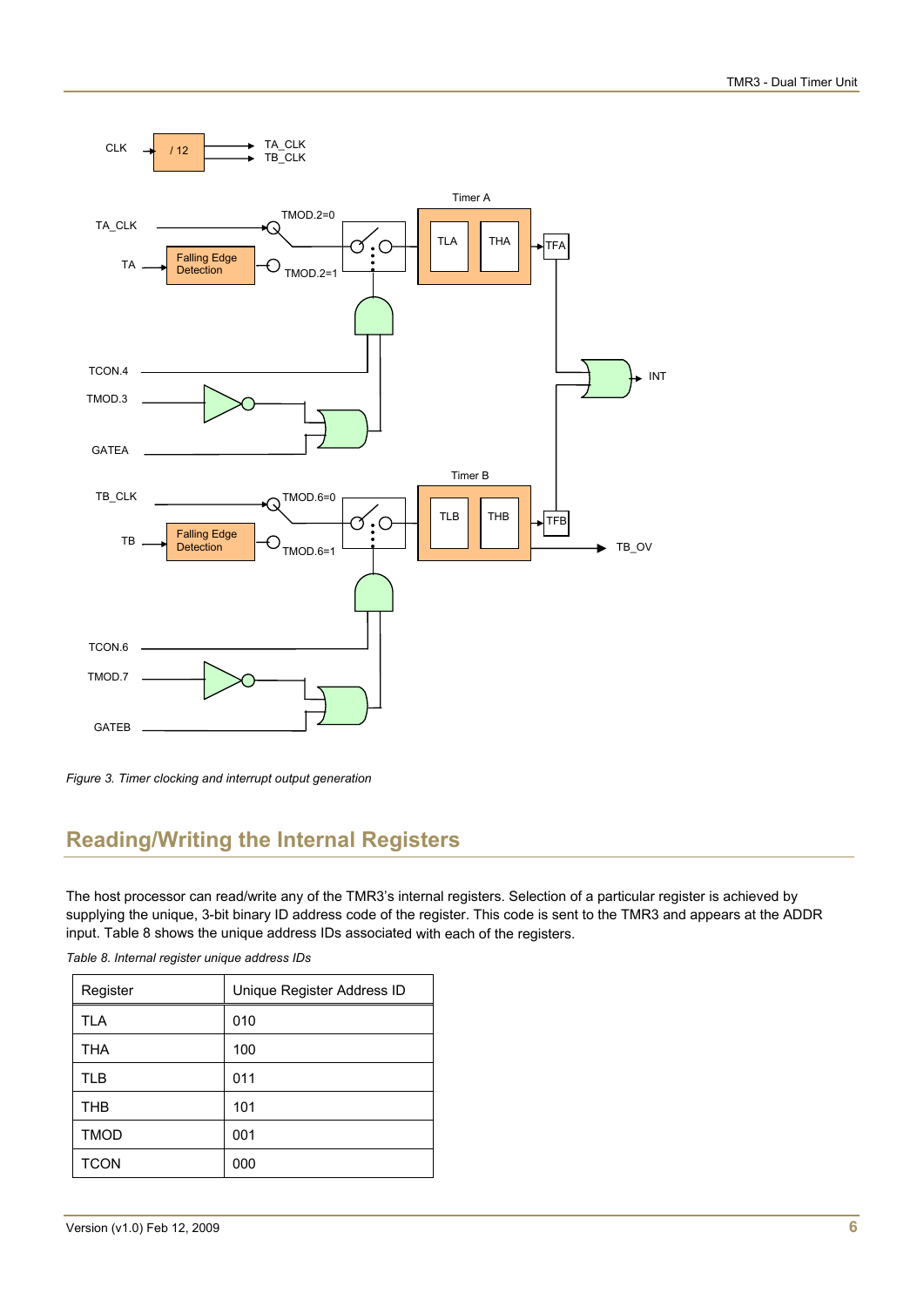# **Writing to the Timer Control Register (TCON)**

The TCON register can be written to in the following circumstances. In each case, the write operation occurs on the rising edge of the CLK input.

#### **System Reset**

After reception of an external system reset (RST goes High), the TCON register is loaded with the reset value 00h.

#### **Host Processor Write**

Data can be written from the host processor to the TCON register. This data transfer cycle can be summarized as follows:

- The host writes the unique 3-bit address ID for the TCON register (000) to the ADDR input of the TMR3
- The host sends a valid byte of data to the TMR3's DATAI input
- The host then sets the TMR3's WR signal High, to specify a Write cycle
- The TMR3 latches the byte of data into the TCON register.

#### **Timer A Overflow**

If Timer A is in either mode 0 or mode 1 and register THA has reached the overflow state, then bit 5 (TFA) of the TCON register is set (1).

Similarly, this bit of the TCON register will also be set (1) if Timer A is in either mode 0 or mode 1 and register TLA has reached the overflow state.

#### **Timer B Overflow**

Bit 7 (TFB) of the TCON register will be set under the following conditions:

- If Timer B is in either mode 0 or mode 1 and register THB has reached the overflow state.
- If Timer B is in mode 2 and register TLB has reached the overflow state.
- If Timer A is in mode 3 and register THA has reached the overflow state.

# **Writing to the Timer Mode Register (TMOD)**

The TMOD register can be written to in the following circumstances. In each case, the write operation occurs on the rising edge of the CLK input.

#### **System Reset**

After reception of an external system reset (RST goes High), the TMOD register is loaded with the reset value 00h.

#### **Host Processor Write**

This data transfer cycle can be summarized as follows:

- The host writes the unique 3-bit address ID for the TMOD register (001) to the ADDR input of the TMR3
- The host sends a valid byte of data to the TMR3's DATAI input
- The host then sets the TMR3's WR signal High, to specify a Write cycle
- The TMR3 latches the byte of data into the TMOD register.

# **Writing to Timer A**

Timer A (registers TLA and THA) can be written to in the following circumstances. In each case, the write operation occurs on the rising edge of the CLK input.

#### **System Reset**

After reception of an external system reset (RST goes High), the TLA and THA registers are loaded with the reset value 00h.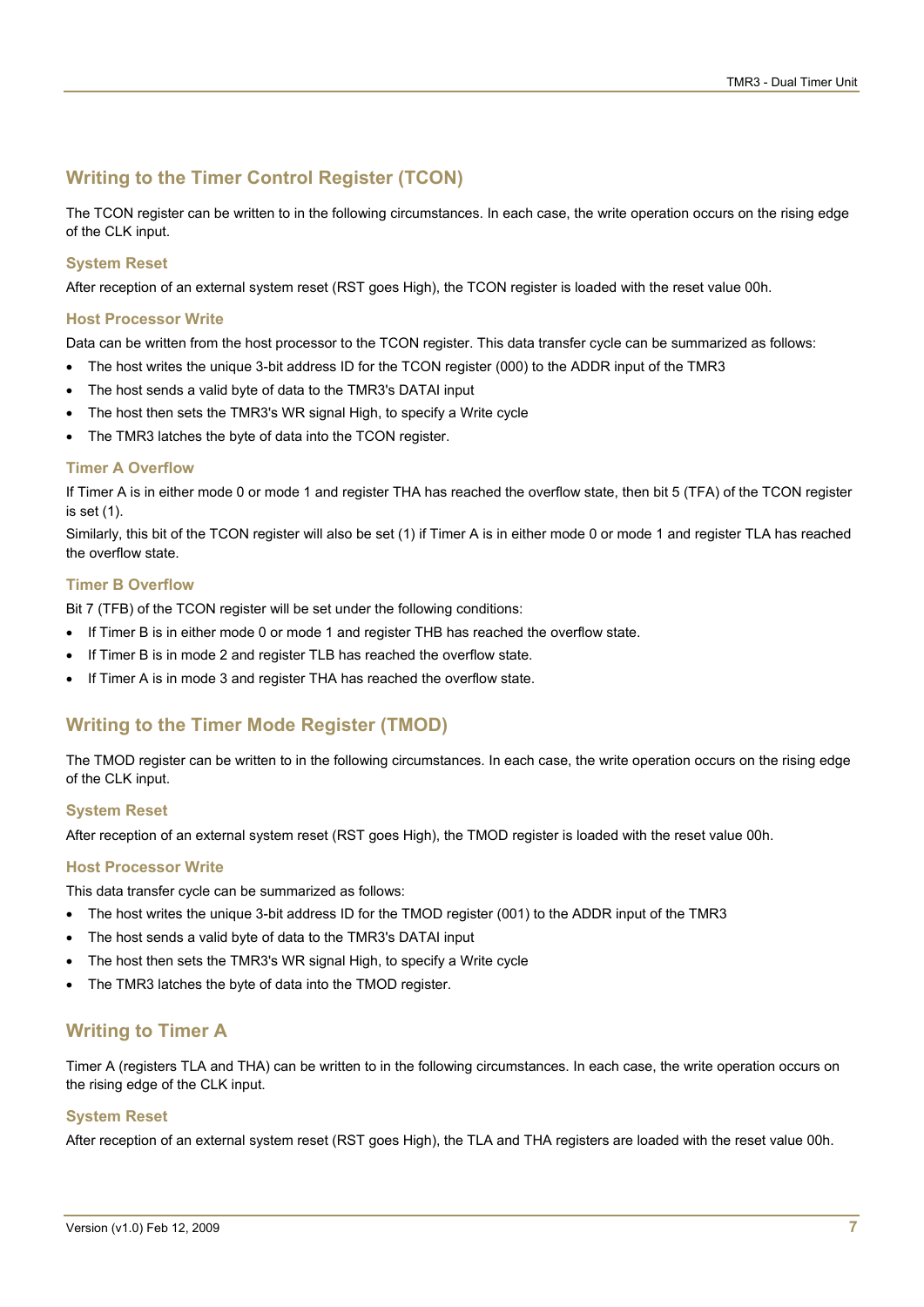#### **Writing to the TLA Register**

#### **Host Processor Write**

This data transfer cycle can be summarized as follows:

- The host writes the unique 3-bit address ID for the TLA register (010) to the ADDR input of the TMR3
- The host sends a valid byte of data to the TMR3's DATAI input
- The host then sets the TMR3's WR signal High, to specify a Write cycle
- The TMR3 latches the data into the TLA register

The actual value loaded into the TLA register depends on the current mode setting for Timer A. If the current mode is mode 0, the top three bits of TLA are loaded with zeros, whilst bits 4-0 are loaded with the corresponding bit values from the byte of data arriving from the host at the DATAI input. If the current mode is mode 1,2 or 3, TLA is loaded with the complete byte of data sent from the host.

#### **Auto-Reload (Mode 2)**

When Timer A is currently in mode 2 and the TLA register reaches the overflow state, the reload value stored in the THA register will be automatically loaded into the TLA register.

#### **TLA Register Active Clock Signal (Modes 0,1,3**)

The content of the TLA register will be incremented by 1 when the register's clock input (TLA\_CLK) goes High. The nature of the increment depends on the current mode setting for Timer A:

- In mode 0, the value represented by the low 5 bits of TLA is incremented by 1 bits 7-5 are held constantly at 0.
- In modes 1 and 3, the full value in the TLA register is incremented by 1.

#### **Writing to the THA Register**

#### **Host Processor Write**

This data transfer cycle can be summarized as follows:

- The host writes the unique 3-bit address ID for the THA register (100) to the ADDR input of the TMR3
- The host sends a valid byte of data to the TMR3's DATAI input
- The host then sets the TMR3's WR signal High, to specify a Write cycle
- The TMR3 latches the data into the THA register.

THA is loaded with the complete byte of data from the host, irrespective of the current mode setting for Timer A.

#### **THA Register Active Clock Signal**

The content of the THA register will be incremented by 1 when the register's clock input (THA\_CLK) goes High.

## **Writing to Timer B**

Timer B (registers TLB and THB) can be written to in the following circumstances. In each case, the write operation occurs on the rising edge of the CLK input.

#### **System Reset**

After reception of an external system reset (RST goes High), the TLB and THB registers are loaded with the reset value 00h.

#### **Writing to the TLB Register**

#### **Host Processor Write**

This data transfer cycle can be summarized as follows:

- The host writes the unique 3-bit address ID for the TLB register (011) to the ADDR input of the TMR3
- The host sends a valid byte of data to the TMR3's DATAI input
- The host then sets the TMR3's WR signal High, to specify a Write cycle
- The TMR3 latches the data into the TLB register.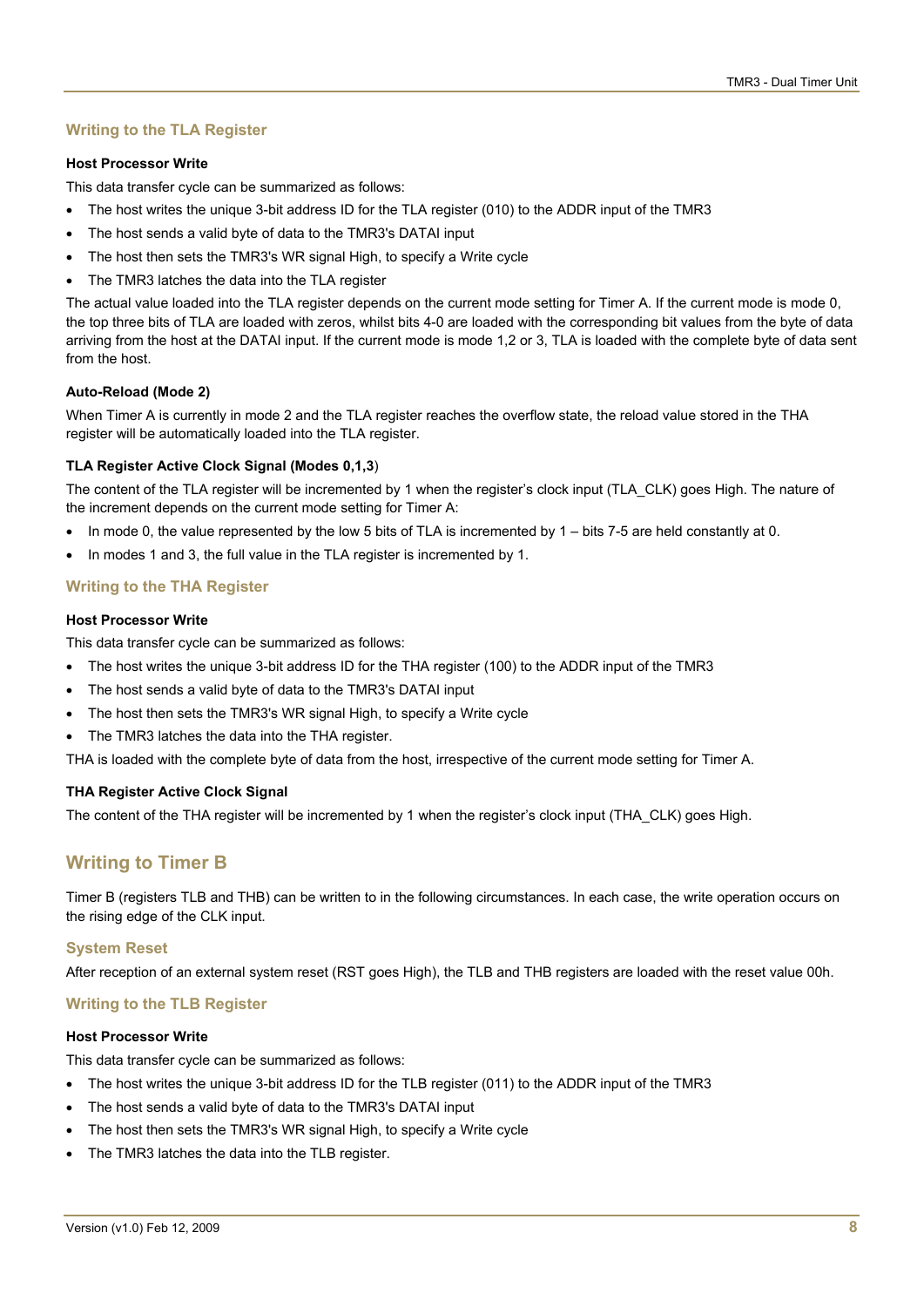The actual value loaded into the TLB register depends on the current mode setting for Timer B. If the current mode is mode 0, the top three bits of TLB are loaded with zeros, whilst bits 4-0 are loaded with the corresponding bit values from the byte of data arriving from the host at the DATAI input. If the current mode is mode 1,2 or 3, TLB is loaded with the complete byte of data sent from the host.

#### **Auto-Reload (Mode 2**

When Timer B is currently in mode 2 and the TLB register reaches the overflow state, the reload value stored in the THB register will be automatically loaded into the TLB register.

#### **TLB Register Active Clock Signal (Modes 0,1,3)**

The content of the TLB register will be incremented by 1 when the register's clock input (TLB\_CLK) goes High. The nature of the increment depends on the current mode setting for Timer B:

- In mode 0, the value represented by the low 5 bits of TLB is incremented by 1 bits 7-5 are held constantly at 0.
- In modes 1 and 3, the full value in the TLB register is incremented by 1.

### **Writing to the THB Register**

#### **Host Processor Write**

This data transfer cycle can be summarized as follows:

- The host writes the unique 3-bit address ID for the THB register (101) to the ADDR input of the TMR3
- The host sends a valid byte of data to the TMR3's DATAI input
- The host then sets the TMR3's WR signal High, to specify a Write cycle
- The TMR3 latches the data into the THB register.

THB is loaded with the complete byte of data from the host, irrespective of the current mode setting for Timer B.

#### **THB Register Active Clock Signal**

The content of the THB register will be incremented by 1 when the register's clock input (THB\_CLK) goes High AND the current mode setting for Timer B is either 0,1 or 3.

# **Reading from the Internal Registers**

Data can be read from one of the TMR3's internal registers. This data transfer cycle can be summarized as follows:

- The host writes the unique 3-bit address ID for the internal register to be read (see [Table 16\)](#page-5-1) to the ADDR input of the TMR3
- The host then sets the TMR3's RD signal High, to specify a Read cycle
- The TMR3 presents the byte of data from the chosen register at the DATAO output.